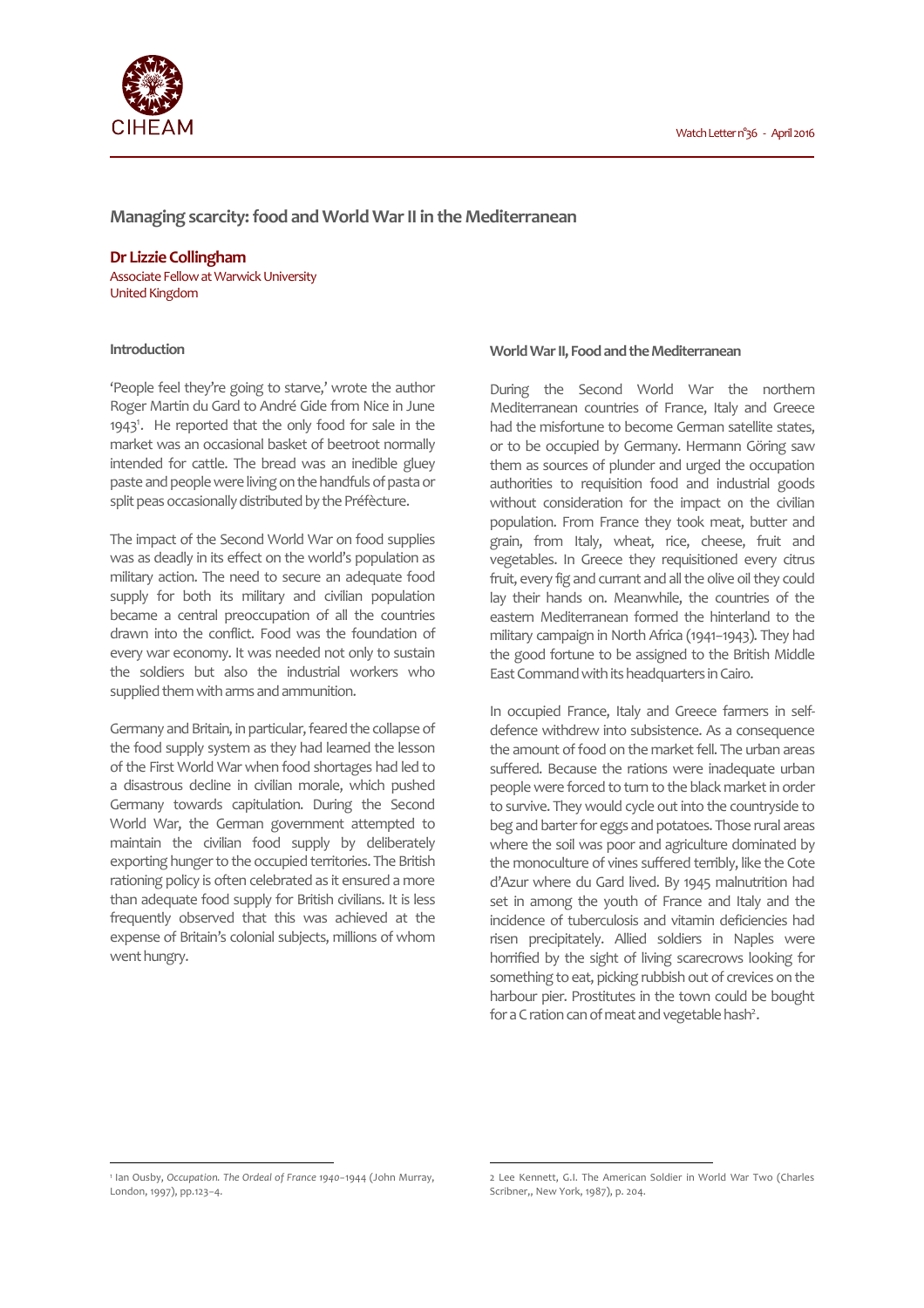

Greece, reliant for one third of its food on imports of American grain, was struck by famine. While shipments of Greek vegetables crossed the Mediterranean destined to improve the health of German soldiers fighting in North Africa, Athenians struggled to survive on a daily ration equivalent to two slices of bread. The death rate in Athens rose to 2,000 a day and it was not until the Red Cross broke the Allied blockade of occupied Western Europe to bring in food aid that the death rate slowed. Despite the food relief, starvation was a problem throughout the war and, by 1945, 14 per cent of the Greek population had starved to death<sup>3</sup>.

The German policy was short sighted. In Denmark a sensible pricing policy motivated farmers to continue producing for the market and an adequate ration suppressed the rise of the black market. The prodigious supplies of Danish butter and bacon to Germany demonstrated the efficacy of leniency and the counter productiveness of Göring's rapaciousness<sup>4</sup>. In Western Europe it was those countries with relatively efficient agricultural sectors which proved most resilient. They were able to restructure agricultural production and to substitute staple foodstuffs with alternatives. It was countries like Greece reliant on food imports and with peasant-based agriculture producing cash crops, which were least well-equipped to cope.

This did not bode well for the countries of the eastern Mediterranean with fragile peasant-based agricultural sectors such as Egypt, Palestine, Lebanon, Syria, Cyprus and Malta. The entire region was vulnerable to spiralling wartime inflation. The problem was summed up by a merchant in Jaffa (Palestine) who commented that, '*the majority of the Arab population has been able to obtain work at good rates since the outbreak of the war [but] … the persistent rise in prices are now causing unrest*.'<sup>5</sup>

Comparatively well-paid wartime jobs; remittances from men in the armed services and an influx of troops with spare money in their pockets, all injected cash into the economy at a time when there was a scarcity of consumer goods in the shops. The inevitable result was inflation. Inflation triggered merchants to hoard foodstuffs in expectation of further price rises and food shortages ensued.

In 1941 the situation in Egypt was chaotic. German Uboats had closed the Mediterranean to Allied shipping. Only a few convoys ran the gauntlet of German air and submarine attacks to take supplies to Malta. The entire region's supplies had to be landed at the Red Sea ports which were already at the limits of their capacity dealing with the 5 million tons of goods and equipment required by the military campaign. Matters were made worse when the Red Sea re-opened to American shipping in the spring. Eager to capitalise on the rising demand for consumer goods, American businessmen began sending cargoes of luxury goods to the already overcrowded ports. Ships had to queue to dock and unload, the warehouses were jam packed and piles of crates filled with stockings, cosmetics and underwear overflowed onto the quays where they became muddled up with boxes of weapons and ammunition $6$ .

The region's food supply began to fail. The harvest of 1941 had been poor and by January 1942 Egypt's reserve stocks of wheat were virtually depleted. Merchants were hoarding grain and prices were rising steadily. In Cairo the poor stormed bakeries, protesting that the bakers were mixing sawdust with the bread flour<sup>7</sup>. There were food riots in Tehran, Beirut and Damascus $^8\cdot$ Price controls and rationing protected British civilians from wartime inflation. But British administrations were reluctant to impose similar measures in their colonies.

l

 $\overline{a}$ 

<sup>3</sup> Maggie Black, A Cause for Our Times. Oxfam the first Fifty Years (Oxfam, Oxford, 1992), p. 8.

<sup>4</sup> Mogens, Nissen, 'Danish food production in the German war economy' in Frank Trentmann and Just Flemming (eds.), Food and Conflict in Europe in the Age of the Two World Wars (Palgrave Macmillan, Basingstoke, 2006), pp. 184−85.

<sup>5</sup> Sherene Seihaly, 'Meatless Days: Consumption and Capitalism in Wartime Palestine, 1939-1945' PhD Dissertation, University of New York, (2007), p.226.

<sup>6</sup> Martin Wilmington, The Middle East Supply Centre (University of London Press, London, 1972), p. 16.

<sup>7</sup> Artemis Cooper, Cairo in the War, 1939−1945 (Penguin, London, 1995), p. 162.

<sup>8</sup> Wilmington, The Middle East Supply Centre, p. 25.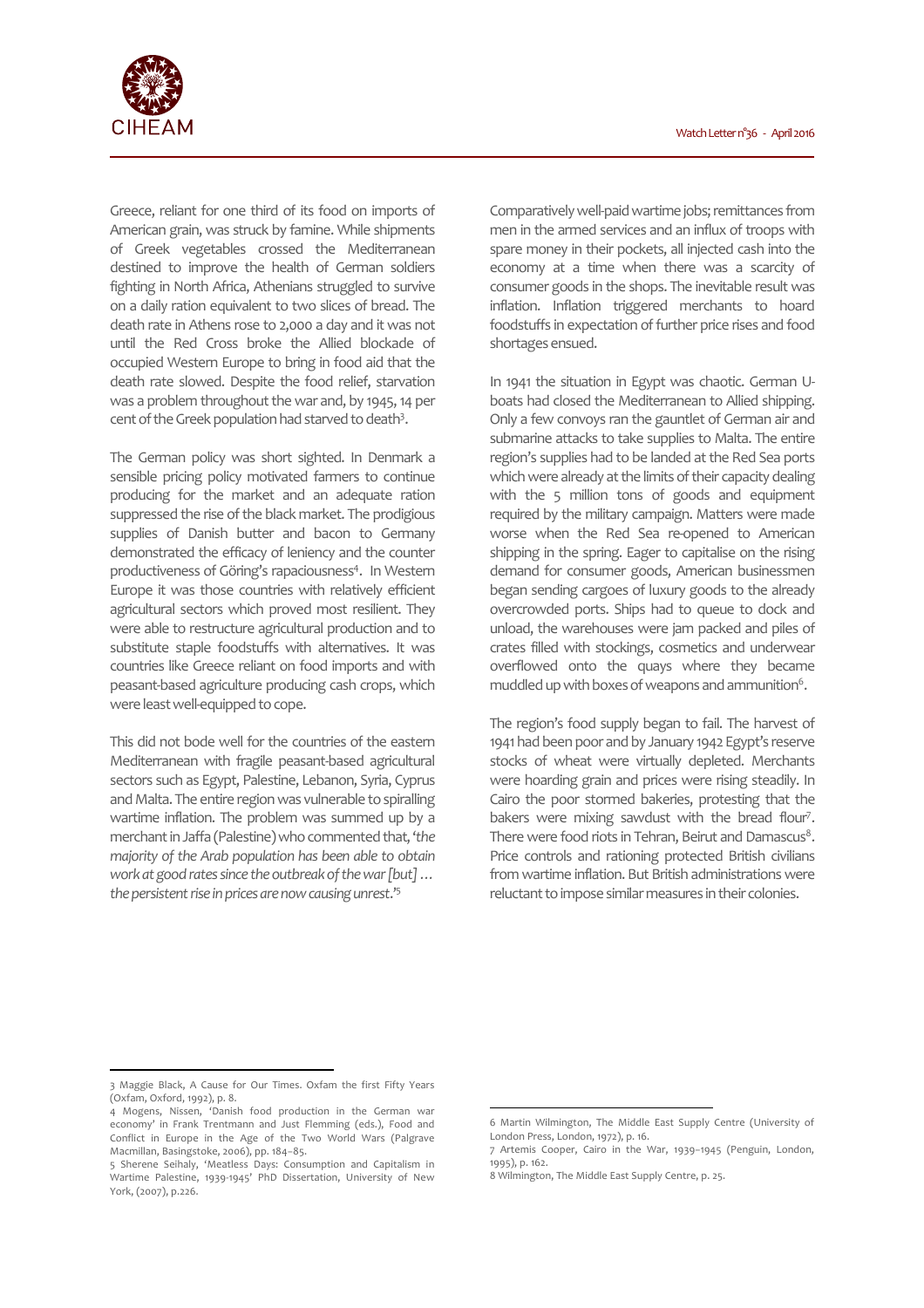

Consequently, many of Britain's imperial subjects faced daily increases in the cost of food staples. In East Africa and India this eventually robbed the poor of their entitlement to food and led to famine. However, the British could not afford to allow the eastern Mediterranean to slip into food chaos. In the spring of 1942, only a few hundred kilometers of desert lay between the German army and Cairo.

The situation was saved by Commander Robert Jackson of the Royal Australian Navy who in December 1941 had been assigned to head a modest one-room operation known as the Middle East Supply Centre (MESC). In theory this was a purely advisory body with no executive power. However, Jackson had considerable powers of persuasion. In February 1942 he went on a tour of government houses and embassies, military headquarters and royal palaces, where he explained his plans to the various heads of states, colonies, League of Nations mandates and sheikdoms which came under the responsibility of the Middle East command. He fully exploited his one weapon – control of shipping space and therefore imports – to elicit their co-operation. It helped enormously that he also won the confidence of General Sir Wilfred Lindsell, chief supply officer for the three armed services in Cairo, and Frederick G. Winant, who became the US representative on the Executive Committee of the Centre and facilitated co-operation in Washington<sup>9</sup>.

The food crisis was exacerbated by the military quartermasters who bought up as much as possible of the local harvest of food grains. In addition, they competed with the various governments for shipping space to bring in grain imports. Jackson's friendship with the army's chief supply officer meant that he was able to persuade General Lindsell to weather the crisis by eking out food supplies by cutting the troops' rations and releasing food from army stores in small quantities on a daily basis. This left sufficient food to distribute to those areas most in need until the next delivery of grain. A harvest collection programme which Jackson also set up delivered1942's grain crop to the cities three weeks earlier than usual. Food disaster was thus averted<sup>10</sup>. A military debacle was prevented by the second battle of El Alamein, which brought General Rommel's advance on Cairo to a halt.

The MESC expanded into a powerful and efficient organisation which organised the collection and storage, transport, distribution and allocation of the entire region's stocks of staple foods and vital raw materials. Self-sufficiency was encouraged. Imports of Burmese rice and Australian and Canadian wheat were replaced with crops cultivated within the region. Instead of cotton, Egyptian farmers grew rice which was used to feed the Indian troops stationed in North Africa. The resultant shortage of cottonseed oil was compensated for by supplies brought in from Sudan. Regionally grown barley was transported by rail rather than ship to the Arabian Peninsula, Cyprus and Palestine<sup>11</sup>. Ethiopia supplied wheat and millet. Efforts were made to salvage tin from scrap metal and sulphuric acid, produced in the manufacture of kerosene, was channelled into the production of phosphate fertilizers. In order to cut down the area's demands on shipping, as much as possible was transported by truck or train. And the region's trains were converted from coal- to diesel-powered engines which saved huge amounts of shipping space. An army of efficient bureaucrats checked every request for every item against a list of products available elsewhere in the region.

The need for an import was weighed up against a host of other requests and prioritised accordingly. Marshall Macduffie, an American seconded to the MESC, described a meeting to review import licences where seven trim men in British army uniforms gathered around a table covered in sheaves of paper. Each paper was picked up and passed down the line of men in turn who discussed it in the low tones of a tobacco auction. By the end of an hour several hundred claims had been efficiently processed without Macduffie having understood a word of what had been said<sup>12</sup>. The MESC succeeded in cutting the tonnage entering the region's ports by more than half.

 $\overline{a}$ 

 $\overline{a}$ 

<sup>9</sup> Wilmington, The Middle East Supply Centre, p. 85.

<sup>10</sup> Wilmington, The Middle East Supply Centre, p. 117.

<sup>11</sup> E.M.H. Lloyd, Food and Inflation in the Middle East 1940−1945 (Stanford University Press, Stanford, CA, 1956), pp. 30, 55, 58, 65. 12 Wilmington, The Middle East Supply Centre, p., p. 84.